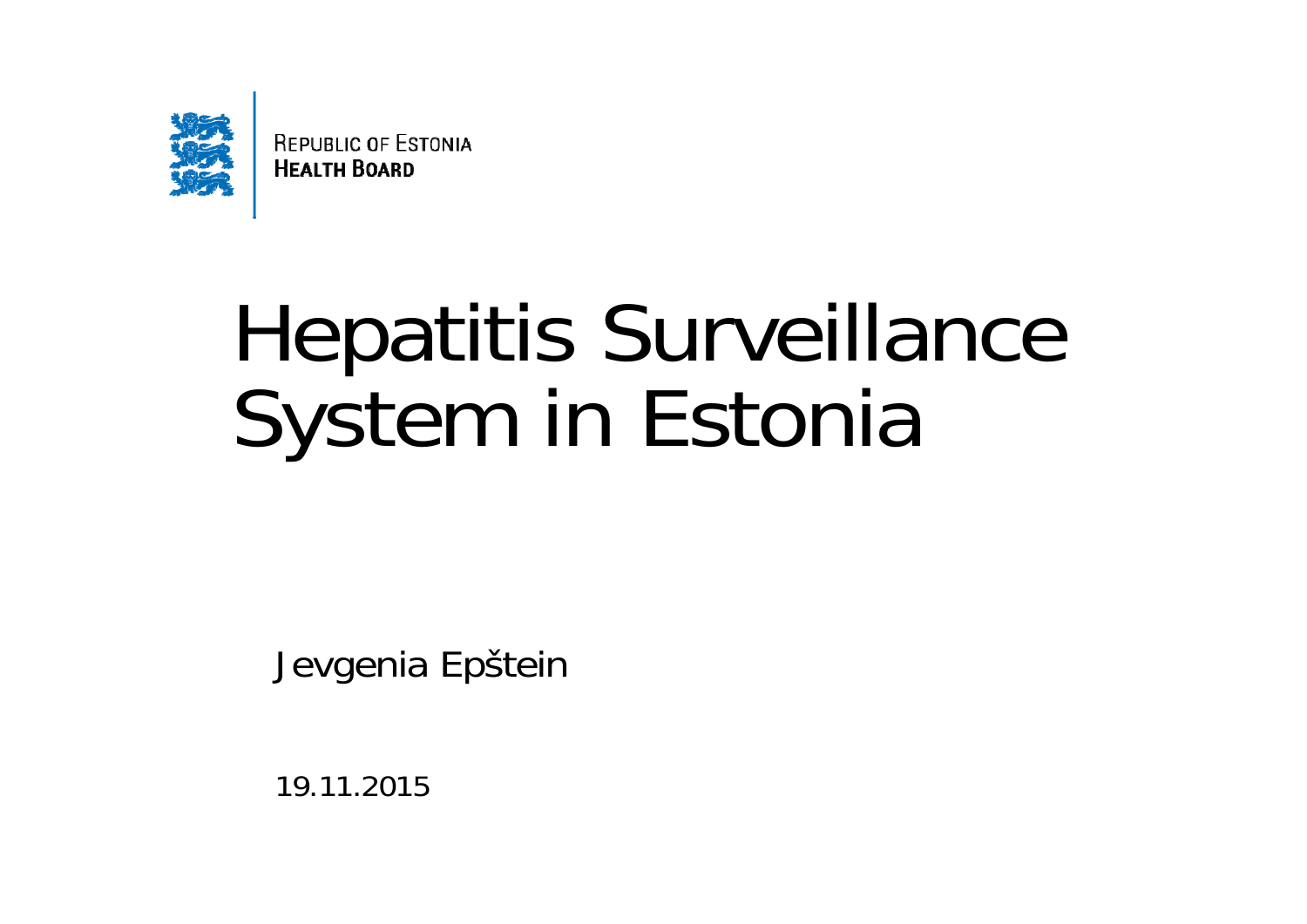Surveillance and prevention of communicable diseases is guided by the Communicable Diseases Prevention and Control Act, which came into force on 1 November 2003.Reporting of communicable diseases in Estonia is mandatory for 58 infectious diseases and 86 laboratory confirmed etiological agents.

All types of hepatitis are notifiable (B15–B19)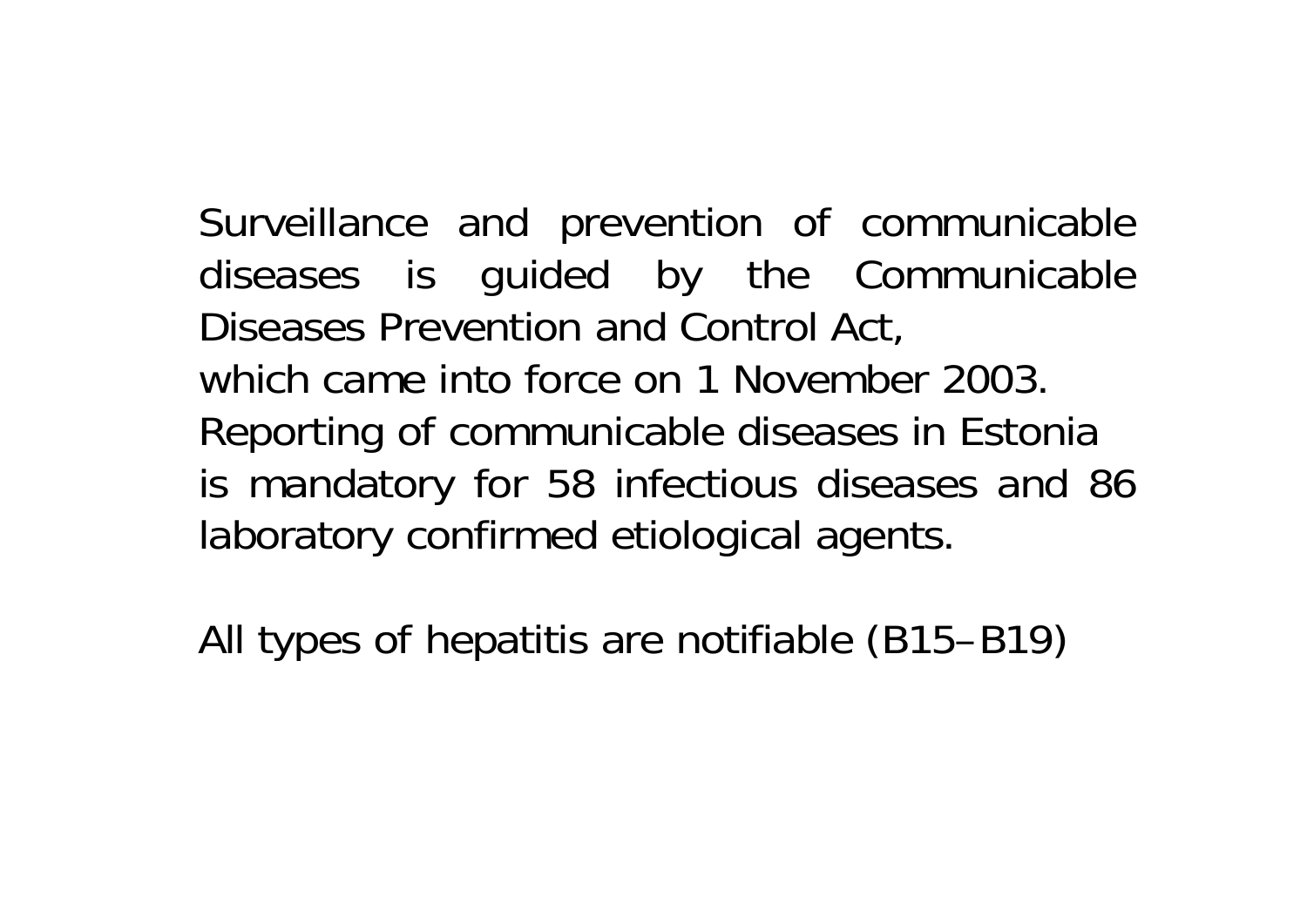### Year of start of notification / availability of data

| <b>Hepatitis</b>   | <b>Notification</b> | <b>Availability</b>            |
|--------------------|---------------------|--------------------------------|
| <b>HAV</b>         | 1955                | 1965<br>"Infectious hepatitis" |
| <b>HBV</b>         | 1990                | 1965<br>"Serum hepatitis"      |
| <b>HCV</b>         | 1991                | 1991                           |
| <b>HBV</b> chronic | 1997                | 2004                           |
| <b>HCV chronic</b> | 1997                | 2004                           |
| <b>HEV</b>         | 1997                | First case notified in<br>2012 |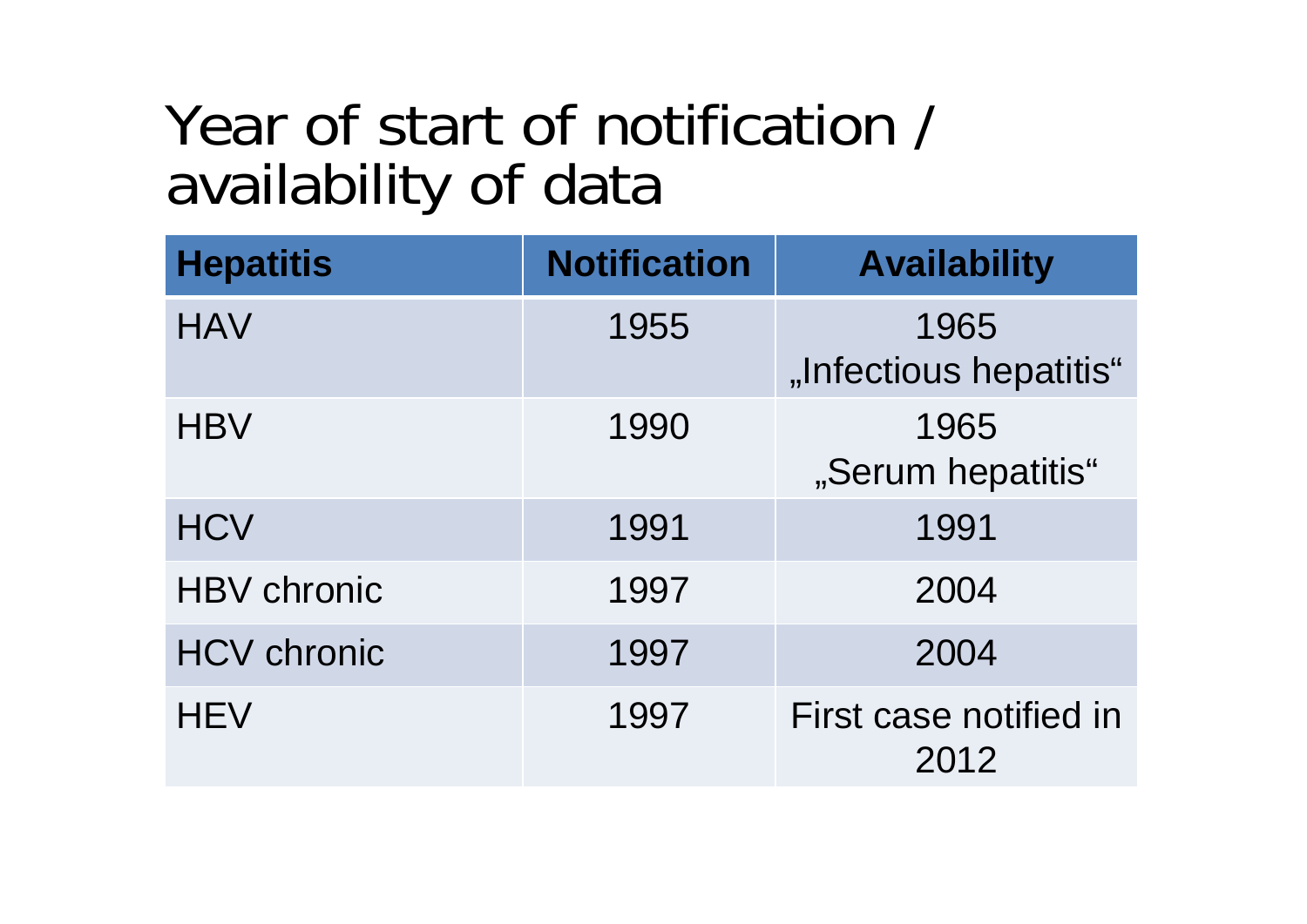

Reporting on paper-based form for the transitional period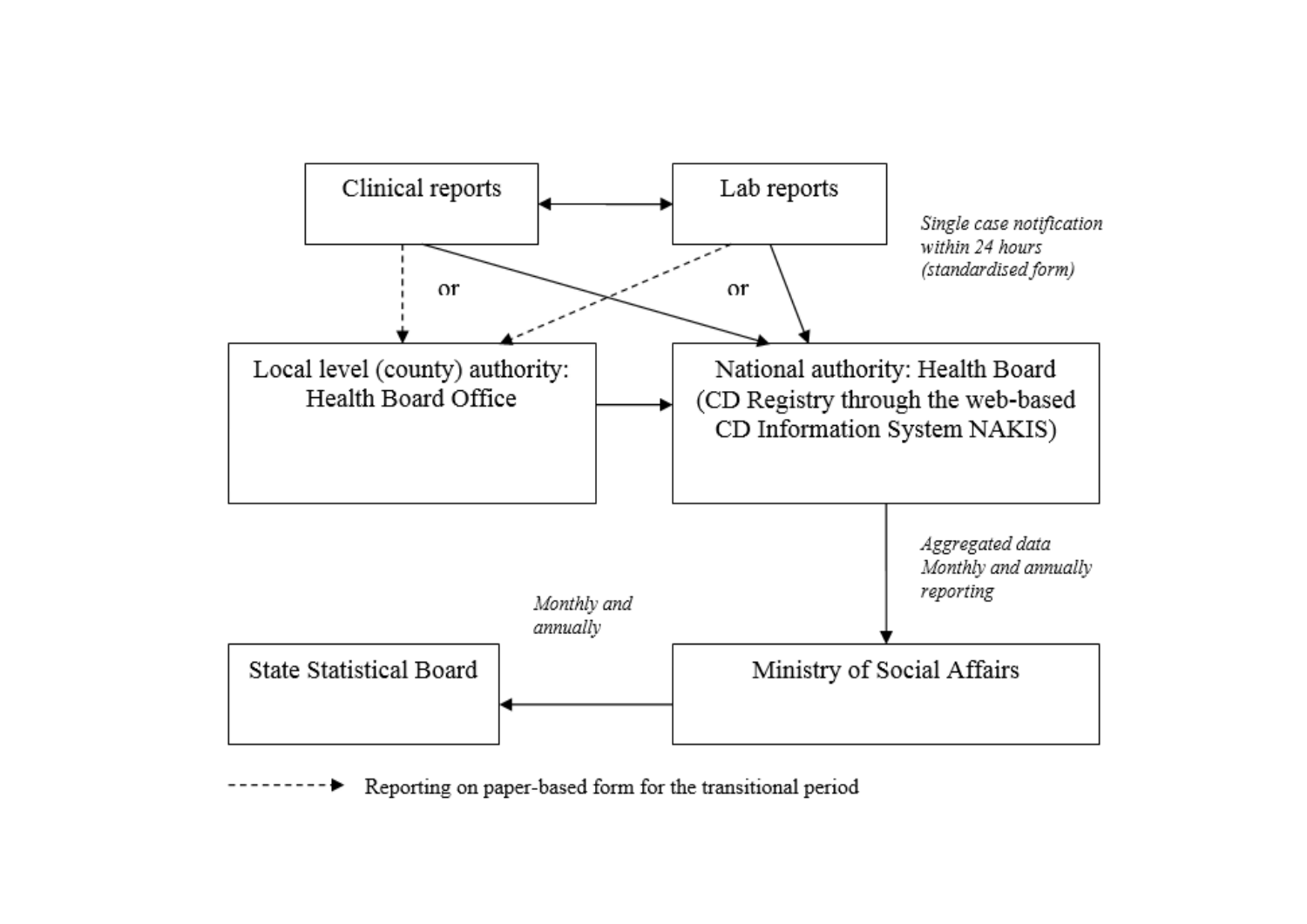## Reporting form

- 1. Personal data
- 2. Diagnostic data
- 3. Disease-specific data

| <b>Isikuandmed</b>                                |                                         |     |
|---------------------------------------------------|-----------------------------------------|-----|
| Isikukood*                                        | <b>RR</b>                               |     |
| Välisriigi isikukood                              | П                                       |     |
| Eesnimi <sup>*</sup>                              |                                         |     |
| Perekonnanimi*                                    |                                         |     |
| Sünnikuupäev <sup>*</sup>                         | 豐                                       |     |
| Vanus <sup>*</sup>                                |                                         |     |
| Vanus teadmata                                    | ┐                                       |     |
| Sugu <sup>*</sup>                                 | $\vee$                                  |     |
| Elukoht <sup>*</sup>                              | $\checkmark$<br>$\overline{\mathbf{v}}$ |     |
| Tänav, maja, korter*                              | $\vert \mathbf{v} \vert$                | ADS |
| <b>ADS</b> aadress                                | $\overline{\phantom{a}}$                |     |
| Töö- või õppekoht*                                |                                         |     |
| Sotsiaalmajanduslik seisund $\ast$                | $\overline{\mathsf{v}}$                 |     |
| Amet <sup>*</sup>                                 |                                         |     |
| Teatise esitaja andmed                            |                                         |     |
| Tervishoiuasutus*                                 | $\checkmark$                            |     |
| Täitmise kuupäev                                  | 16,11.2015<br>m                         |     |
| <b>Diagnoos</b>                                   |                                         |     |
| Haigestumise kuupäev*                             | 噩                                       |     |
| Kinnituse meetod - mikrobioloogiline              | $\Box$                                  |     |
| Kinnituse meetod - seroloogiline                  | $\overline{\Box}$                       |     |
| Kinnituse meetod - kliiniline                     | $\overline{\Box}$                       |     |
| Kinnituse meetod - epidemioloogiline              | $\Box$                                  |     |
| Laboratoorse kinnituse kuupäev                    | 豐                                       |     |
| Lõpliku kliinilise diagnoosi kinnitamise kuupäev* | m                                       |     |
| Hepatiidi levikutee                               | $\overline{\mathsf{v}}$                 |     |
| Surma kpv                                         | m                                       |     |
| <b>Rasedus</b><br>Raseduse nädal                  | $\vee$                                  |     |
|                                                   |                                         |     |
| Andmed haigestumise kohta                         |                                         |     |
| Välisriik                                         | $\overline{\mathbf{v}}$                 |     |
| Välisriigis viibimise alguskuupäev                | 腮                                       |     |
| Välisriigis viibimise lõpukuupäev                 | 鼺                                       |     |
| Andmed immuniseerimise kohta                      |                                         |     |
| Immuniseeritud diagnoositud haiguse vastu*        | $\checkmark$                            |     |
| <b>Dooside</b> arv                                |                                         |     |
| Viimase immuniseerimise kuupäev                   | m                                       |     |
| <b>Haige ravimine haiglas</b>                     |                                         |     |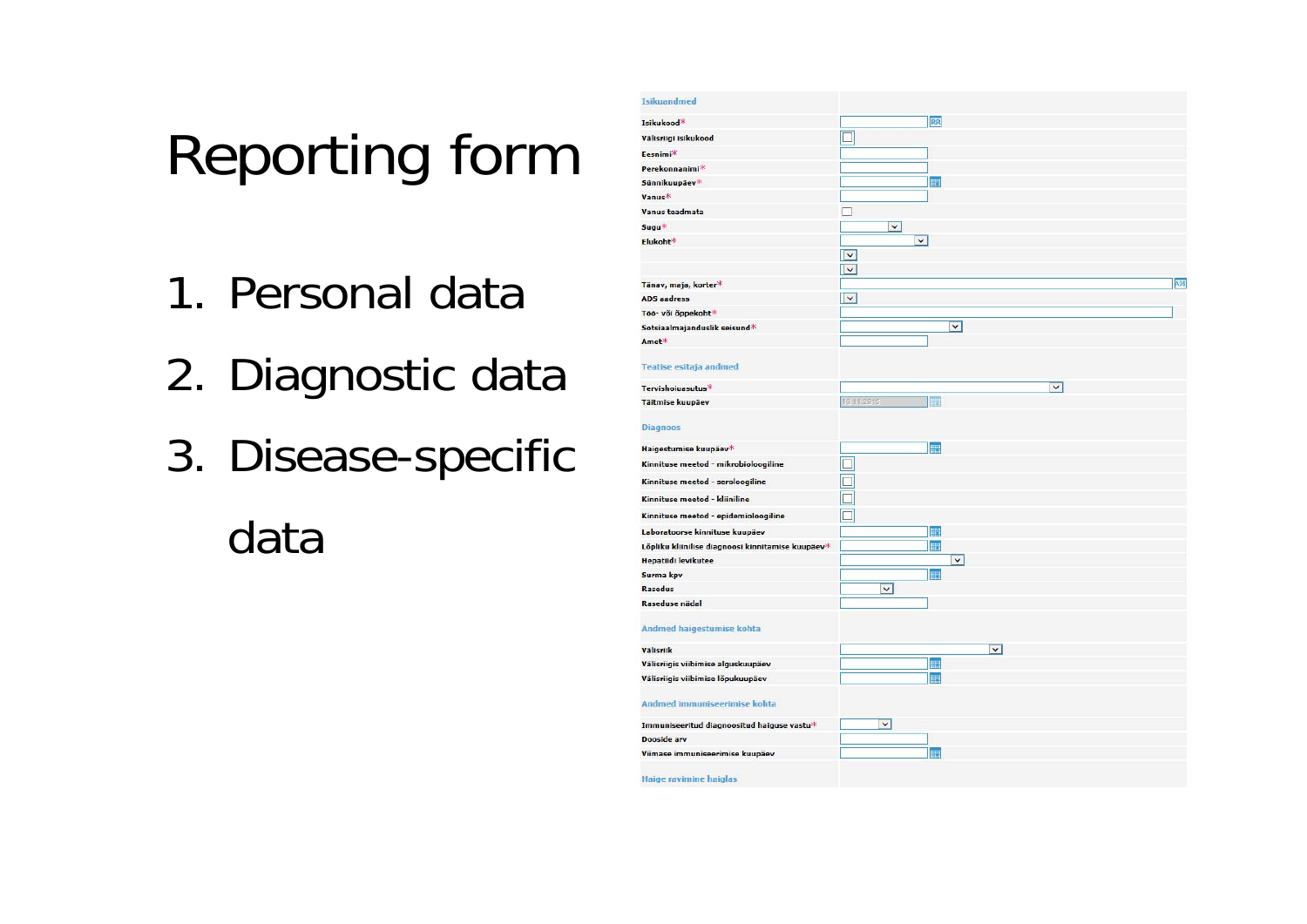## HEV in Estonia, chronology

- **2011 Research "Seroprevalence of hepatitis E virus in Estonia"** Out of all sera, 3.2% (40/1253) were positive for anti-HEV IgG
- **2011 Overview "Hepatitis E infection"**
- **2012 The first laboratory confirmed case**
- 2013 Article "Acute E virus hepatitis. A case **report"**
- **2012-2015 3 cases were notified**
- **2013-2015 >120 patients investigated (28- 66 per year), NIHD lab**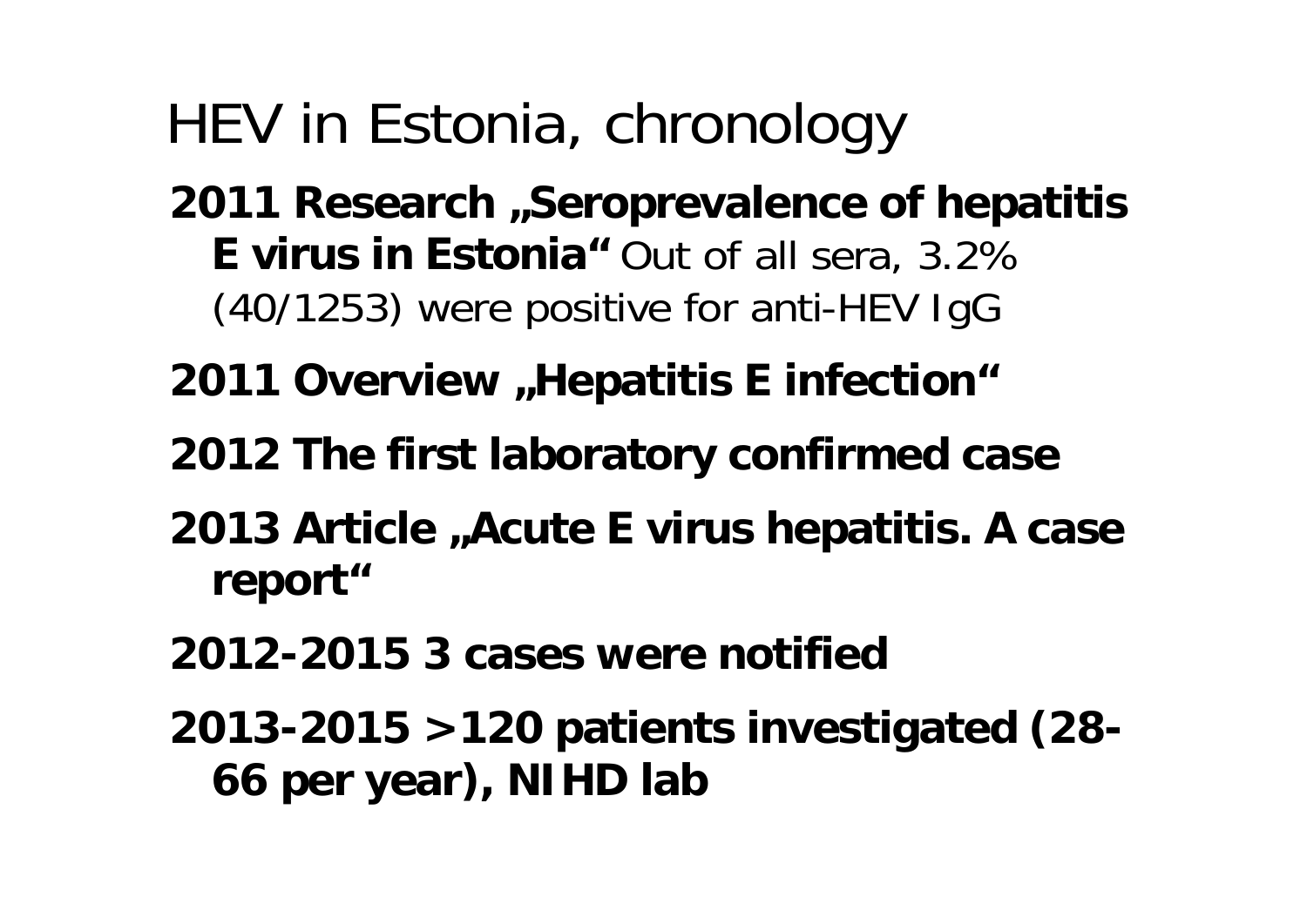# Prevalence of HAV antibodies by age, 2005



**Mean prevalence 34.4% (488/1420 )**

NIHD, Virology Department